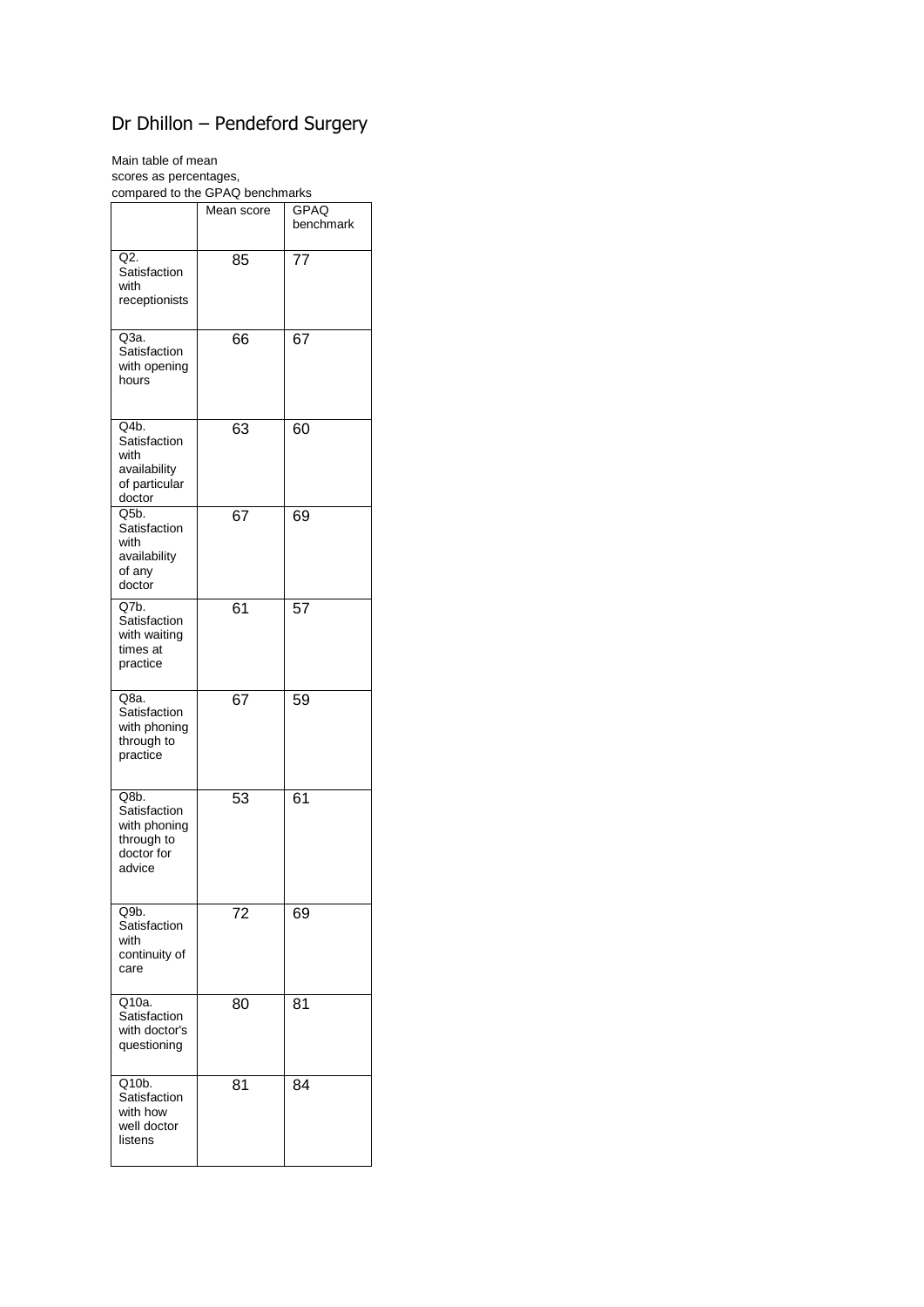| Q10c.<br>Satisfaction<br>with how<br>well doctor<br>puts patient<br>at ease | 82 | 84 |
|-----------------------------------------------------------------------------|----|----|
| Q10d.<br>Satisfaction<br>with how<br>much doctor<br>involves<br>patient     | 79 | 81 |
| Q10e.<br>Satisfaction<br>with doctor's<br>explanations                      | 82 | 83 |
| Q10f.<br>Satisfaction<br>with time<br>doctor<br>spends                      | 80 | 80 |
| Q10g.<br>Satisfaction<br>with doctor's<br>patience                          | 81 | 84 |
| Q10h.<br>Satisfaction<br>with doctor's<br>caring and<br>concern             | 79 | 84 |
| Q11a.<br>Ability to<br>understand<br>problem<br>after visiting<br>doctor    | 60 | 69 |
| Q11b.<br>Ability to<br>cope with<br>problem<br>after visiting<br>doctor     | 60 | 66 |
| Q11c. Ability<br>to keep<br>healthy after<br>visiting<br>doctor             | 56 | 62 |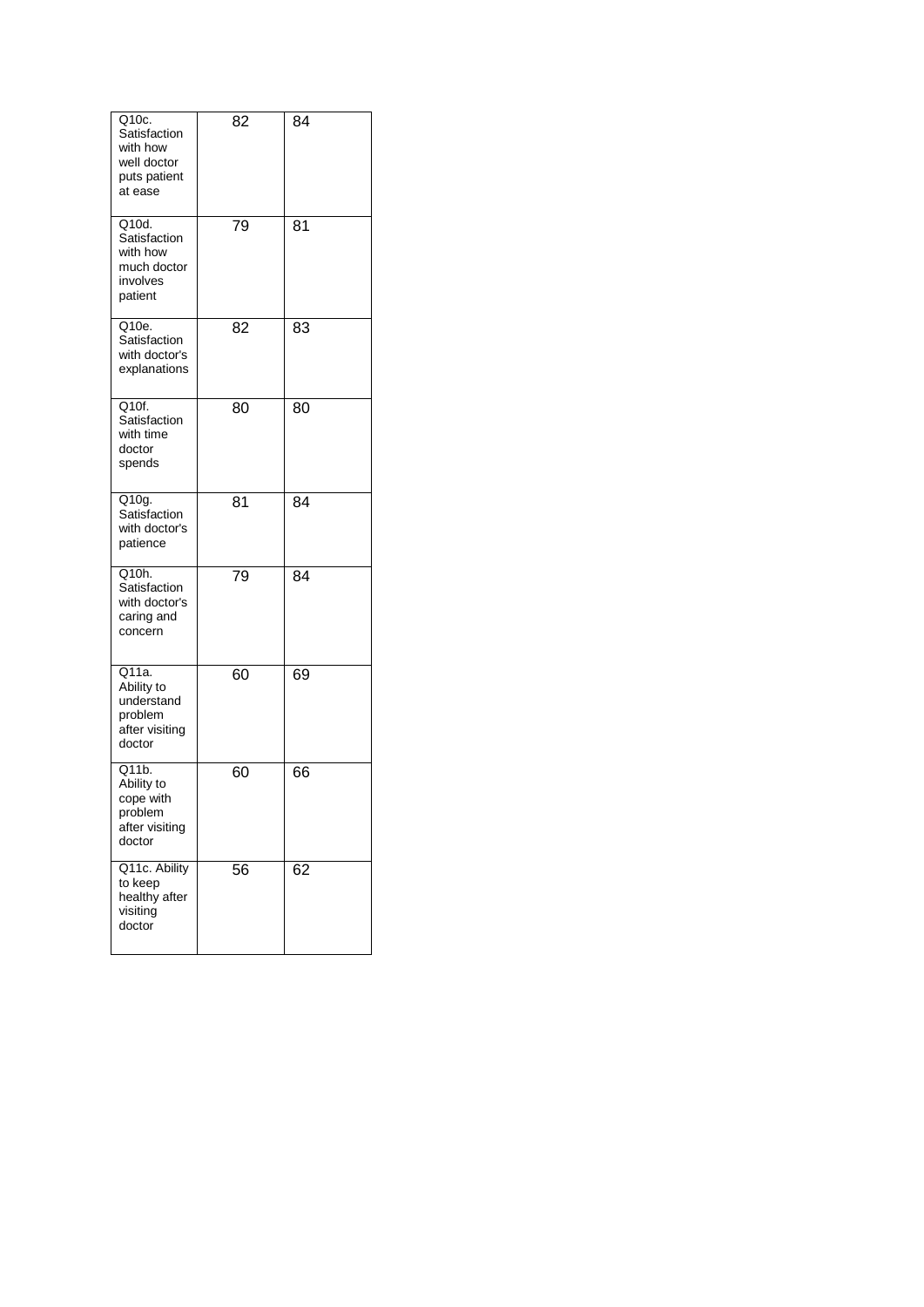## Dr Raza - Pendeford Surgery

| Main table of<br>mean scores<br>as<br>percentages,<br>compared to<br>the GPAQ<br>benchmarks |            |                   |
|---------------------------------------------------------------------------------------------|------------|-------------------|
|                                                                                             | Mean score | GPAQ<br>benchmark |
| Q2.<br>Satisfaction<br>with<br>receptionists                                                | 80         | 77                |
| Q3a.<br>Satisfaction<br>with opening<br>hours                                               | 67         | 67                |
| Q4b.<br>Satisfaction<br>with<br>availability of<br>particular<br>doctor                     | 64         | 60                |
| $Q5b$ .<br>Satisfaction<br>with<br>availability of<br>any doctor                            | 67         | 69                |
| Q7b.<br>Satisfaction<br>with waiting<br>times at<br>practice                                | 56         | 57                |
| Q8a.<br>Satisfaction<br>with phoning<br>through to<br>practice                              | 66         | 59                |
| Q8D.<br>Satisfaction<br>with phoning<br>through to<br>doctor for<br>advice                  | 71         | 61                |
| Q9b.<br>Satisfaction<br>with<br>continuity of<br>care                                       | 72         | 69                |
| Q10a.<br>Satisfaction<br>with doctor's<br>questioning                                       | 76         | 81                |